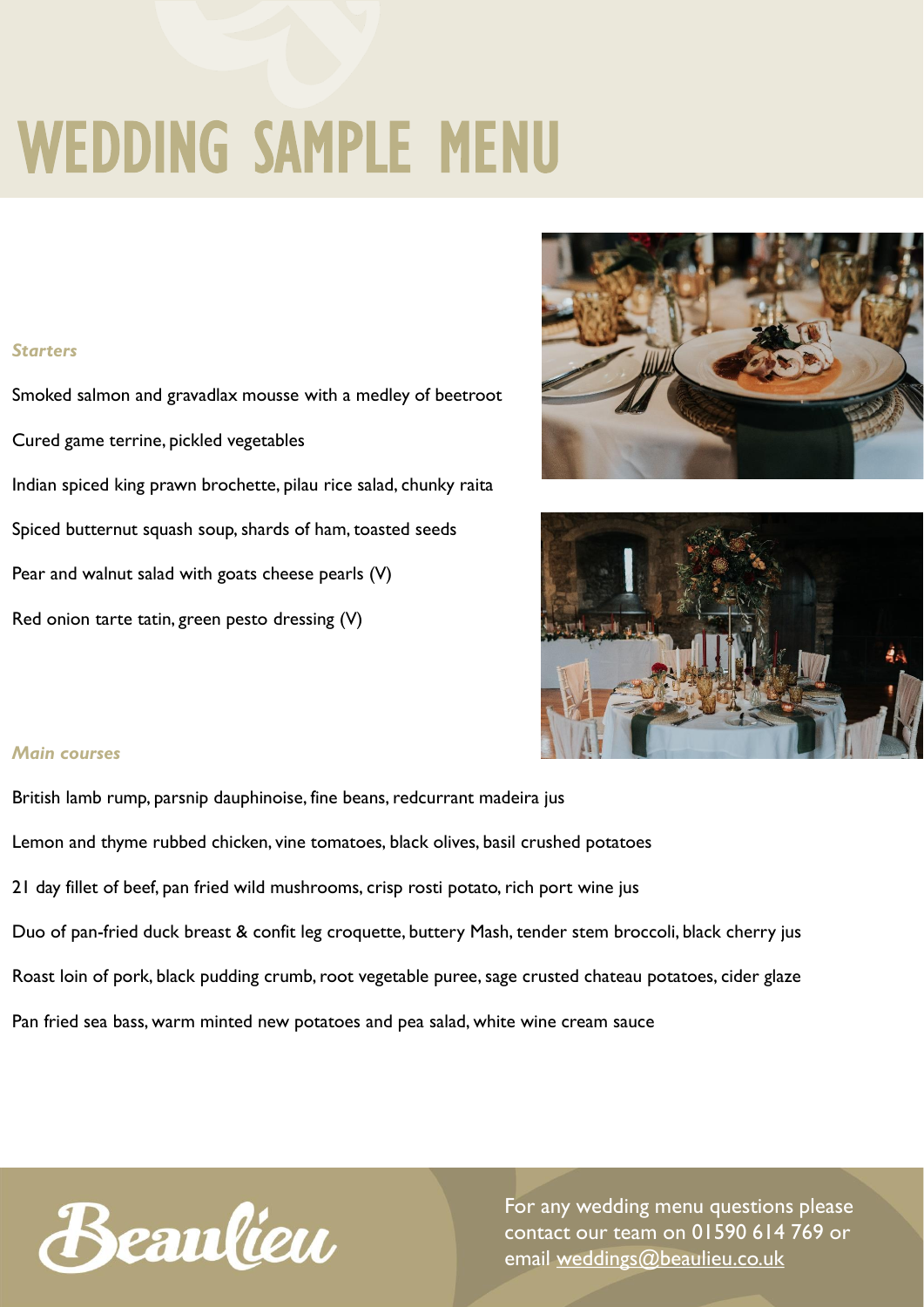# WEDDING SAMPLE MENU

#### *Desserts*

Cherry crème brulee tart, morello cherry compote Summer berry pudding, clotted cream Warm sticky toffee pudding, caramel sauce, crème anglaise Vanilla pannacotta, panache of tropical fruit Chocolate truffle torte, hues of chocolate Baked cheesecake, textures of hazelnut





#### *Evening buffet (available for a supplement)*

*Choose one of the following for all evening guests*

Smoky BBQ seasoned pulled pork served in a brioche bun with sliced pickles and mayonnaise

Peri peri chicken thighs served in a brioche bun with salsa and mayonnaise

"Garden gourmet" burger served in bar-marked bun with dill pickle and mayonnaise (V)

Chilli con carne and vegan chilli beans served with rice, tortilla chips, sour cream and guacamole

Cheese: cheddar, British brie, blue cheese, celery, grapes, chutneys and pickles, savoury biscuits & wafers, sourdough baguette, salted butter

Beaulieu

For any wedding menu questions please contact our team on 01590 614 769 or email [weddings@beaulieu.co.uk](mailto:weddings@beaulieu.co.uk)